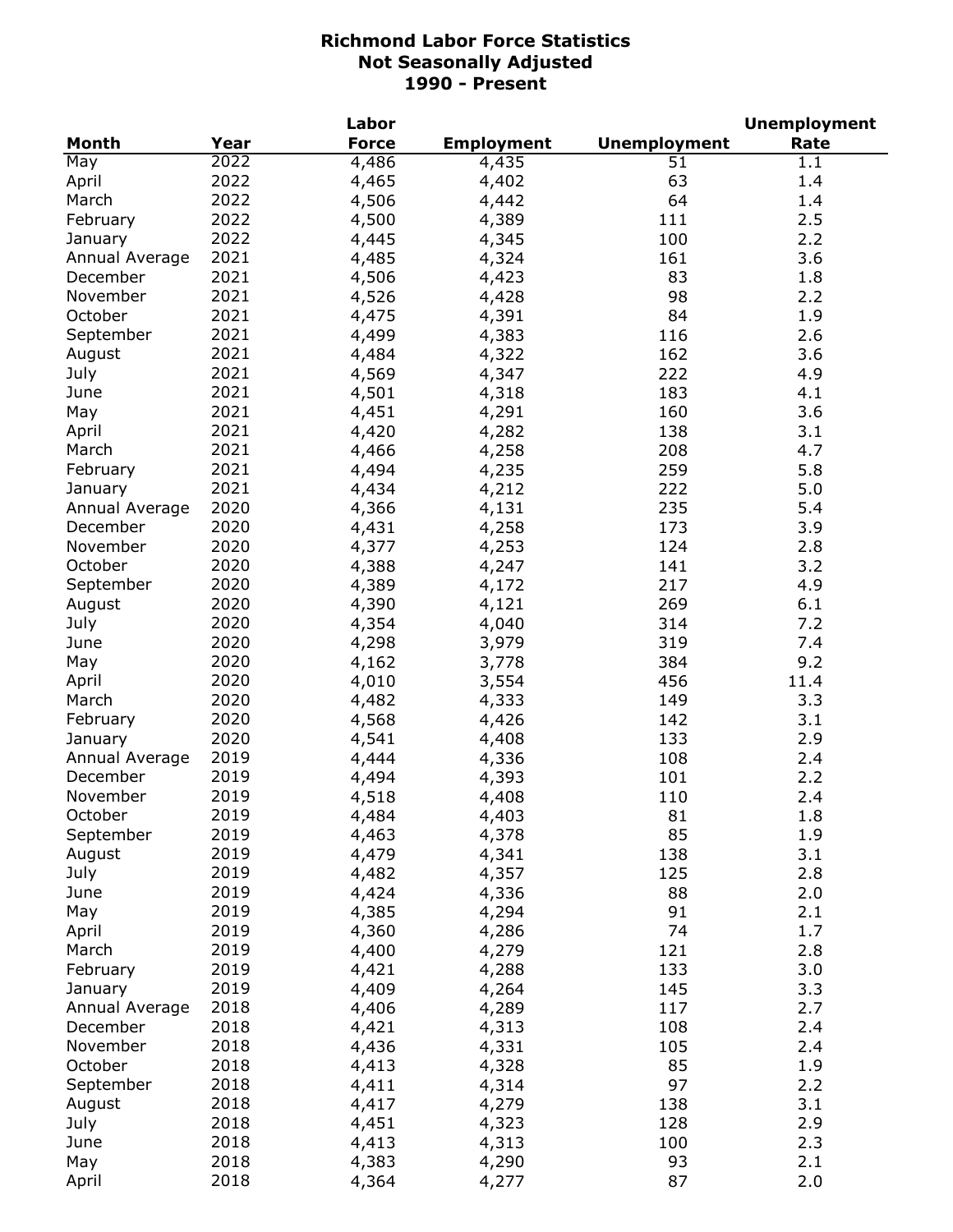| <b>Unemployment</b><br><b>Month</b><br>Year<br><b>Force</b><br><b>Employment</b><br>Rate<br>2018<br>3.1<br>March<br>4,385<br>135<br>4,250<br>2018<br>162<br>February<br>4,405<br>3.7<br>4,243<br>2018<br>160<br>3.7<br>January<br>4,363<br>4,203<br>2017<br>137<br>3.2<br>Annual Average<br>4,339<br>4,202<br>2017<br>3.0<br>132<br>December<br>4,361<br>4,229<br>2017<br>November<br>145<br>3.3<br>4,381<br>4,236<br>2017<br>October<br>4,363<br>133<br>3.0<br>4,230<br>2017<br>4,370<br>130<br>3.0<br>September<br>4,240<br>2017<br>3.7<br>4,358<br>161<br>August<br>4,197<br>2017<br>4,357<br>July<br>4,219<br>138<br>3.2<br>2017<br>4,331<br>4,219<br>112<br>2.6<br>June<br>2017<br>4,300<br>May<br>4,189<br>111<br>2.6<br>2017<br>4,294<br>4,193<br>101<br>April<br>2.4<br>3.2<br>2017<br>4,316<br>139<br>March<br>4,177<br>2017<br>4,338<br>176<br>4.1<br>February<br>4,162<br>2017<br>4,309<br>171<br>4.0<br>4,138<br>January<br>2016<br>4,218<br>157<br>3.7<br>Annual Average<br>4,061<br>2016<br>136<br>3.2<br>December<br>4,241<br>4,105<br>2016<br>149<br>November<br>4,261<br>3.5<br>4,112<br>October<br>2016<br>4,244<br>144<br>3.4<br>4,100<br>2016<br>145<br>September<br>4,218<br>3.4<br>4,073<br>2016<br>4,230<br>164<br>3.9<br>August<br>4,066<br>2016<br>4,249<br>163<br>3.8<br>July<br>4,086<br>2016<br>4,208<br>4,085<br>123<br>2.9<br>June<br>2016<br>4,177<br>4,037<br>140<br>3.4<br>May<br>2016<br>3.5<br>4,189<br>145<br>April<br>4,044<br>2016<br>4,211<br>4,027<br>184<br>4.4<br>March<br>2016<br>4,216<br>4,013<br>203<br>4.8<br>February<br>2016<br>192<br>4,180<br>3,988<br>4.6<br>January<br>2015<br>4,222<br>4,054<br>168<br>Annual Average<br>4.0<br>2015<br>December<br>4,236<br>4,079<br>157<br>3.7<br>2015<br>3.7<br>November<br>4,231<br>4,074<br>157<br>2015<br>October<br>126<br>3.0<br>4,199<br>4,073<br>2015<br>September<br>129<br>3.1<br>4,181<br>4,052<br>2015<br>170<br>4.0<br>4,225<br>4,055<br>August<br>2015<br>3.7<br>July<br>4,233<br>4,075<br>158<br>2015<br>4,223<br>140<br>3.3<br>June<br>4,083<br>2015<br>156<br>3.7<br>May<br>4,210<br>4,054<br>2015<br>147<br>3.5<br>4,198<br>4,051<br>April<br>2015<br>193<br>March<br>4,214<br>4,021<br>4.6<br>2015<br>4,254<br>232<br>5.5<br>February<br>4,022<br>2015<br>4,249<br>245<br>5.8<br>4,004<br>January<br>2014<br>4,208<br>227<br>5.4<br>Annual Average<br>3,981<br>2014<br>4,245<br>194<br>4.6<br>December<br>4,051<br>2014<br>4,229<br>4,045<br>184<br>4.4<br>November<br>October<br>2014<br>4,224<br>178<br>4.2<br>4,046<br>2014<br>4,194<br>188<br>4.5<br>September<br>4,006<br>2014<br>5.3<br>4,225<br>4,000<br>225<br>August<br>2014<br>5.4<br>July<br>4,240<br>231<br>4,009<br>2014<br>180<br>4.3<br>June<br>4,195<br>4,015<br>2014<br>210<br>5.0<br>May<br>4,166<br>3,956<br>2014<br>222<br>5.3<br>April<br>4,166<br>3,944<br>2014<br>293<br>March<br>7.0<br>4,208<br>3,915 |          |      | Labor |       |     | <b>Unemployment</b> |
|-------------------------------------------------------------------------------------------------------------------------------------------------------------------------------------------------------------------------------------------------------------------------------------------------------------------------------------------------------------------------------------------------------------------------------------------------------------------------------------------------------------------------------------------------------------------------------------------------------------------------------------------------------------------------------------------------------------------------------------------------------------------------------------------------------------------------------------------------------------------------------------------------------------------------------------------------------------------------------------------------------------------------------------------------------------------------------------------------------------------------------------------------------------------------------------------------------------------------------------------------------------------------------------------------------------------------------------------------------------------------------------------------------------------------------------------------------------------------------------------------------------------------------------------------------------------------------------------------------------------------------------------------------------------------------------------------------------------------------------------------------------------------------------------------------------------------------------------------------------------------------------------------------------------------------------------------------------------------------------------------------------------------------------------------------------------------------------------------------------------------------------------------------------------------------------------------------------------------------------------------------------------------------------------------------------------------------------------------------------------------------------------------------------------------------------------------------------------------------------------------------------------------------------------------------------------------------------------------------------------------------------------------------------------------------------------------------------------------------------------------------------------------------------------------------------------------------------------------------------------------------------------|----------|------|-------|-------|-----|---------------------|
|                                                                                                                                                                                                                                                                                                                                                                                                                                                                                                                                                                                                                                                                                                                                                                                                                                                                                                                                                                                                                                                                                                                                                                                                                                                                                                                                                                                                                                                                                                                                                                                                                                                                                                                                                                                                                                                                                                                                                                                                                                                                                                                                                                                                                                                                                                                                                                                                                                                                                                                                                                                                                                                                                                                                                                                                                                                                                           |          |      |       |       |     |                     |
|                                                                                                                                                                                                                                                                                                                                                                                                                                                                                                                                                                                                                                                                                                                                                                                                                                                                                                                                                                                                                                                                                                                                                                                                                                                                                                                                                                                                                                                                                                                                                                                                                                                                                                                                                                                                                                                                                                                                                                                                                                                                                                                                                                                                                                                                                                                                                                                                                                                                                                                                                                                                                                                                                                                                                                                                                                                                                           |          |      |       |       |     |                     |
|                                                                                                                                                                                                                                                                                                                                                                                                                                                                                                                                                                                                                                                                                                                                                                                                                                                                                                                                                                                                                                                                                                                                                                                                                                                                                                                                                                                                                                                                                                                                                                                                                                                                                                                                                                                                                                                                                                                                                                                                                                                                                                                                                                                                                                                                                                                                                                                                                                                                                                                                                                                                                                                                                                                                                                                                                                                                                           |          |      |       |       |     |                     |
|                                                                                                                                                                                                                                                                                                                                                                                                                                                                                                                                                                                                                                                                                                                                                                                                                                                                                                                                                                                                                                                                                                                                                                                                                                                                                                                                                                                                                                                                                                                                                                                                                                                                                                                                                                                                                                                                                                                                                                                                                                                                                                                                                                                                                                                                                                                                                                                                                                                                                                                                                                                                                                                                                                                                                                                                                                                                                           |          |      |       |       |     |                     |
|                                                                                                                                                                                                                                                                                                                                                                                                                                                                                                                                                                                                                                                                                                                                                                                                                                                                                                                                                                                                                                                                                                                                                                                                                                                                                                                                                                                                                                                                                                                                                                                                                                                                                                                                                                                                                                                                                                                                                                                                                                                                                                                                                                                                                                                                                                                                                                                                                                                                                                                                                                                                                                                                                                                                                                                                                                                                                           |          |      |       |       |     |                     |
|                                                                                                                                                                                                                                                                                                                                                                                                                                                                                                                                                                                                                                                                                                                                                                                                                                                                                                                                                                                                                                                                                                                                                                                                                                                                                                                                                                                                                                                                                                                                                                                                                                                                                                                                                                                                                                                                                                                                                                                                                                                                                                                                                                                                                                                                                                                                                                                                                                                                                                                                                                                                                                                                                                                                                                                                                                                                                           |          |      |       |       |     |                     |
|                                                                                                                                                                                                                                                                                                                                                                                                                                                                                                                                                                                                                                                                                                                                                                                                                                                                                                                                                                                                                                                                                                                                                                                                                                                                                                                                                                                                                                                                                                                                                                                                                                                                                                                                                                                                                                                                                                                                                                                                                                                                                                                                                                                                                                                                                                                                                                                                                                                                                                                                                                                                                                                                                                                                                                                                                                                                                           |          |      |       |       |     |                     |
|                                                                                                                                                                                                                                                                                                                                                                                                                                                                                                                                                                                                                                                                                                                                                                                                                                                                                                                                                                                                                                                                                                                                                                                                                                                                                                                                                                                                                                                                                                                                                                                                                                                                                                                                                                                                                                                                                                                                                                                                                                                                                                                                                                                                                                                                                                                                                                                                                                                                                                                                                                                                                                                                                                                                                                                                                                                                                           |          |      |       |       |     |                     |
|                                                                                                                                                                                                                                                                                                                                                                                                                                                                                                                                                                                                                                                                                                                                                                                                                                                                                                                                                                                                                                                                                                                                                                                                                                                                                                                                                                                                                                                                                                                                                                                                                                                                                                                                                                                                                                                                                                                                                                                                                                                                                                                                                                                                                                                                                                                                                                                                                                                                                                                                                                                                                                                                                                                                                                                                                                                                                           |          |      |       |       |     |                     |
|                                                                                                                                                                                                                                                                                                                                                                                                                                                                                                                                                                                                                                                                                                                                                                                                                                                                                                                                                                                                                                                                                                                                                                                                                                                                                                                                                                                                                                                                                                                                                                                                                                                                                                                                                                                                                                                                                                                                                                                                                                                                                                                                                                                                                                                                                                                                                                                                                                                                                                                                                                                                                                                                                                                                                                                                                                                                                           |          |      |       |       |     |                     |
|                                                                                                                                                                                                                                                                                                                                                                                                                                                                                                                                                                                                                                                                                                                                                                                                                                                                                                                                                                                                                                                                                                                                                                                                                                                                                                                                                                                                                                                                                                                                                                                                                                                                                                                                                                                                                                                                                                                                                                                                                                                                                                                                                                                                                                                                                                                                                                                                                                                                                                                                                                                                                                                                                                                                                                                                                                                                                           |          |      |       |       |     |                     |
|                                                                                                                                                                                                                                                                                                                                                                                                                                                                                                                                                                                                                                                                                                                                                                                                                                                                                                                                                                                                                                                                                                                                                                                                                                                                                                                                                                                                                                                                                                                                                                                                                                                                                                                                                                                                                                                                                                                                                                                                                                                                                                                                                                                                                                                                                                                                                                                                                                                                                                                                                                                                                                                                                                                                                                                                                                                                                           |          |      |       |       |     |                     |
|                                                                                                                                                                                                                                                                                                                                                                                                                                                                                                                                                                                                                                                                                                                                                                                                                                                                                                                                                                                                                                                                                                                                                                                                                                                                                                                                                                                                                                                                                                                                                                                                                                                                                                                                                                                                                                                                                                                                                                                                                                                                                                                                                                                                                                                                                                                                                                                                                                                                                                                                                                                                                                                                                                                                                                                                                                                                                           |          |      |       |       |     |                     |
|                                                                                                                                                                                                                                                                                                                                                                                                                                                                                                                                                                                                                                                                                                                                                                                                                                                                                                                                                                                                                                                                                                                                                                                                                                                                                                                                                                                                                                                                                                                                                                                                                                                                                                                                                                                                                                                                                                                                                                                                                                                                                                                                                                                                                                                                                                                                                                                                                                                                                                                                                                                                                                                                                                                                                                                                                                                                                           |          |      |       |       |     |                     |
|                                                                                                                                                                                                                                                                                                                                                                                                                                                                                                                                                                                                                                                                                                                                                                                                                                                                                                                                                                                                                                                                                                                                                                                                                                                                                                                                                                                                                                                                                                                                                                                                                                                                                                                                                                                                                                                                                                                                                                                                                                                                                                                                                                                                                                                                                                                                                                                                                                                                                                                                                                                                                                                                                                                                                                                                                                                                                           |          |      |       |       |     |                     |
|                                                                                                                                                                                                                                                                                                                                                                                                                                                                                                                                                                                                                                                                                                                                                                                                                                                                                                                                                                                                                                                                                                                                                                                                                                                                                                                                                                                                                                                                                                                                                                                                                                                                                                                                                                                                                                                                                                                                                                                                                                                                                                                                                                                                                                                                                                                                                                                                                                                                                                                                                                                                                                                                                                                                                                                                                                                                                           |          |      |       |       |     |                     |
|                                                                                                                                                                                                                                                                                                                                                                                                                                                                                                                                                                                                                                                                                                                                                                                                                                                                                                                                                                                                                                                                                                                                                                                                                                                                                                                                                                                                                                                                                                                                                                                                                                                                                                                                                                                                                                                                                                                                                                                                                                                                                                                                                                                                                                                                                                                                                                                                                                                                                                                                                                                                                                                                                                                                                                                                                                                                                           |          |      |       |       |     |                     |
|                                                                                                                                                                                                                                                                                                                                                                                                                                                                                                                                                                                                                                                                                                                                                                                                                                                                                                                                                                                                                                                                                                                                                                                                                                                                                                                                                                                                                                                                                                                                                                                                                                                                                                                                                                                                                                                                                                                                                                                                                                                                                                                                                                                                                                                                                                                                                                                                                                                                                                                                                                                                                                                                                                                                                                                                                                                                                           |          |      |       |       |     |                     |
|                                                                                                                                                                                                                                                                                                                                                                                                                                                                                                                                                                                                                                                                                                                                                                                                                                                                                                                                                                                                                                                                                                                                                                                                                                                                                                                                                                                                                                                                                                                                                                                                                                                                                                                                                                                                                                                                                                                                                                                                                                                                                                                                                                                                                                                                                                                                                                                                                                                                                                                                                                                                                                                                                                                                                                                                                                                                                           |          |      |       |       |     |                     |
|                                                                                                                                                                                                                                                                                                                                                                                                                                                                                                                                                                                                                                                                                                                                                                                                                                                                                                                                                                                                                                                                                                                                                                                                                                                                                                                                                                                                                                                                                                                                                                                                                                                                                                                                                                                                                                                                                                                                                                                                                                                                                                                                                                                                                                                                                                                                                                                                                                                                                                                                                                                                                                                                                                                                                                                                                                                                                           |          |      |       |       |     |                     |
|                                                                                                                                                                                                                                                                                                                                                                                                                                                                                                                                                                                                                                                                                                                                                                                                                                                                                                                                                                                                                                                                                                                                                                                                                                                                                                                                                                                                                                                                                                                                                                                                                                                                                                                                                                                                                                                                                                                                                                                                                                                                                                                                                                                                                                                                                                                                                                                                                                                                                                                                                                                                                                                                                                                                                                                                                                                                                           |          |      |       |       |     |                     |
|                                                                                                                                                                                                                                                                                                                                                                                                                                                                                                                                                                                                                                                                                                                                                                                                                                                                                                                                                                                                                                                                                                                                                                                                                                                                                                                                                                                                                                                                                                                                                                                                                                                                                                                                                                                                                                                                                                                                                                                                                                                                                                                                                                                                                                                                                                                                                                                                                                                                                                                                                                                                                                                                                                                                                                                                                                                                                           |          |      |       |       |     |                     |
|                                                                                                                                                                                                                                                                                                                                                                                                                                                                                                                                                                                                                                                                                                                                                                                                                                                                                                                                                                                                                                                                                                                                                                                                                                                                                                                                                                                                                                                                                                                                                                                                                                                                                                                                                                                                                                                                                                                                                                                                                                                                                                                                                                                                                                                                                                                                                                                                                                                                                                                                                                                                                                                                                                                                                                                                                                                                                           |          |      |       |       |     |                     |
|                                                                                                                                                                                                                                                                                                                                                                                                                                                                                                                                                                                                                                                                                                                                                                                                                                                                                                                                                                                                                                                                                                                                                                                                                                                                                                                                                                                                                                                                                                                                                                                                                                                                                                                                                                                                                                                                                                                                                                                                                                                                                                                                                                                                                                                                                                                                                                                                                                                                                                                                                                                                                                                                                                                                                                                                                                                                                           |          |      |       |       |     |                     |
|                                                                                                                                                                                                                                                                                                                                                                                                                                                                                                                                                                                                                                                                                                                                                                                                                                                                                                                                                                                                                                                                                                                                                                                                                                                                                                                                                                                                                                                                                                                                                                                                                                                                                                                                                                                                                                                                                                                                                                                                                                                                                                                                                                                                                                                                                                                                                                                                                                                                                                                                                                                                                                                                                                                                                                                                                                                                                           |          |      |       |       |     |                     |
|                                                                                                                                                                                                                                                                                                                                                                                                                                                                                                                                                                                                                                                                                                                                                                                                                                                                                                                                                                                                                                                                                                                                                                                                                                                                                                                                                                                                                                                                                                                                                                                                                                                                                                                                                                                                                                                                                                                                                                                                                                                                                                                                                                                                                                                                                                                                                                                                                                                                                                                                                                                                                                                                                                                                                                                                                                                                                           |          |      |       |       |     |                     |
|                                                                                                                                                                                                                                                                                                                                                                                                                                                                                                                                                                                                                                                                                                                                                                                                                                                                                                                                                                                                                                                                                                                                                                                                                                                                                                                                                                                                                                                                                                                                                                                                                                                                                                                                                                                                                                                                                                                                                                                                                                                                                                                                                                                                                                                                                                                                                                                                                                                                                                                                                                                                                                                                                                                                                                                                                                                                                           |          |      |       |       |     |                     |
|                                                                                                                                                                                                                                                                                                                                                                                                                                                                                                                                                                                                                                                                                                                                                                                                                                                                                                                                                                                                                                                                                                                                                                                                                                                                                                                                                                                                                                                                                                                                                                                                                                                                                                                                                                                                                                                                                                                                                                                                                                                                                                                                                                                                                                                                                                                                                                                                                                                                                                                                                                                                                                                                                                                                                                                                                                                                                           |          |      |       |       |     |                     |
|                                                                                                                                                                                                                                                                                                                                                                                                                                                                                                                                                                                                                                                                                                                                                                                                                                                                                                                                                                                                                                                                                                                                                                                                                                                                                                                                                                                                                                                                                                                                                                                                                                                                                                                                                                                                                                                                                                                                                                                                                                                                                                                                                                                                                                                                                                                                                                                                                                                                                                                                                                                                                                                                                                                                                                                                                                                                                           |          |      |       |       |     |                     |
|                                                                                                                                                                                                                                                                                                                                                                                                                                                                                                                                                                                                                                                                                                                                                                                                                                                                                                                                                                                                                                                                                                                                                                                                                                                                                                                                                                                                                                                                                                                                                                                                                                                                                                                                                                                                                                                                                                                                                                                                                                                                                                                                                                                                                                                                                                                                                                                                                                                                                                                                                                                                                                                                                                                                                                                                                                                                                           |          |      |       |       |     |                     |
|                                                                                                                                                                                                                                                                                                                                                                                                                                                                                                                                                                                                                                                                                                                                                                                                                                                                                                                                                                                                                                                                                                                                                                                                                                                                                                                                                                                                                                                                                                                                                                                                                                                                                                                                                                                                                                                                                                                                                                                                                                                                                                                                                                                                                                                                                                                                                                                                                                                                                                                                                                                                                                                                                                                                                                                                                                                                                           |          |      |       |       |     |                     |
|                                                                                                                                                                                                                                                                                                                                                                                                                                                                                                                                                                                                                                                                                                                                                                                                                                                                                                                                                                                                                                                                                                                                                                                                                                                                                                                                                                                                                                                                                                                                                                                                                                                                                                                                                                                                                                                                                                                                                                                                                                                                                                                                                                                                                                                                                                                                                                                                                                                                                                                                                                                                                                                                                                                                                                                                                                                                                           |          |      |       |       |     |                     |
|                                                                                                                                                                                                                                                                                                                                                                                                                                                                                                                                                                                                                                                                                                                                                                                                                                                                                                                                                                                                                                                                                                                                                                                                                                                                                                                                                                                                                                                                                                                                                                                                                                                                                                                                                                                                                                                                                                                                                                                                                                                                                                                                                                                                                                                                                                                                                                                                                                                                                                                                                                                                                                                                                                                                                                                                                                                                                           |          |      |       |       |     |                     |
|                                                                                                                                                                                                                                                                                                                                                                                                                                                                                                                                                                                                                                                                                                                                                                                                                                                                                                                                                                                                                                                                                                                                                                                                                                                                                                                                                                                                                                                                                                                                                                                                                                                                                                                                                                                                                                                                                                                                                                                                                                                                                                                                                                                                                                                                                                                                                                                                                                                                                                                                                                                                                                                                                                                                                                                                                                                                                           |          |      |       |       |     |                     |
|                                                                                                                                                                                                                                                                                                                                                                                                                                                                                                                                                                                                                                                                                                                                                                                                                                                                                                                                                                                                                                                                                                                                                                                                                                                                                                                                                                                                                                                                                                                                                                                                                                                                                                                                                                                                                                                                                                                                                                                                                                                                                                                                                                                                                                                                                                                                                                                                                                                                                                                                                                                                                                                                                                                                                                                                                                                                                           |          |      |       |       |     |                     |
|                                                                                                                                                                                                                                                                                                                                                                                                                                                                                                                                                                                                                                                                                                                                                                                                                                                                                                                                                                                                                                                                                                                                                                                                                                                                                                                                                                                                                                                                                                                                                                                                                                                                                                                                                                                                                                                                                                                                                                                                                                                                                                                                                                                                                                                                                                                                                                                                                                                                                                                                                                                                                                                                                                                                                                                                                                                                                           |          |      |       |       |     |                     |
|                                                                                                                                                                                                                                                                                                                                                                                                                                                                                                                                                                                                                                                                                                                                                                                                                                                                                                                                                                                                                                                                                                                                                                                                                                                                                                                                                                                                                                                                                                                                                                                                                                                                                                                                                                                                                                                                                                                                                                                                                                                                                                                                                                                                                                                                                                                                                                                                                                                                                                                                                                                                                                                                                                                                                                                                                                                                                           |          |      |       |       |     |                     |
|                                                                                                                                                                                                                                                                                                                                                                                                                                                                                                                                                                                                                                                                                                                                                                                                                                                                                                                                                                                                                                                                                                                                                                                                                                                                                                                                                                                                                                                                                                                                                                                                                                                                                                                                                                                                                                                                                                                                                                                                                                                                                                                                                                                                                                                                                                                                                                                                                                                                                                                                                                                                                                                                                                                                                                                                                                                                                           |          |      |       |       |     |                     |
|                                                                                                                                                                                                                                                                                                                                                                                                                                                                                                                                                                                                                                                                                                                                                                                                                                                                                                                                                                                                                                                                                                                                                                                                                                                                                                                                                                                                                                                                                                                                                                                                                                                                                                                                                                                                                                                                                                                                                                                                                                                                                                                                                                                                                                                                                                                                                                                                                                                                                                                                                                                                                                                                                                                                                                                                                                                                                           |          |      |       |       |     |                     |
|                                                                                                                                                                                                                                                                                                                                                                                                                                                                                                                                                                                                                                                                                                                                                                                                                                                                                                                                                                                                                                                                                                                                                                                                                                                                                                                                                                                                                                                                                                                                                                                                                                                                                                                                                                                                                                                                                                                                                                                                                                                                                                                                                                                                                                                                                                                                                                                                                                                                                                                                                                                                                                                                                                                                                                                                                                                                                           |          |      |       |       |     |                     |
|                                                                                                                                                                                                                                                                                                                                                                                                                                                                                                                                                                                                                                                                                                                                                                                                                                                                                                                                                                                                                                                                                                                                                                                                                                                                                                                                                                                                                                                                                                                                                                                                                                                                                                                                                                                                                                                                                                                                                                                                                                                                                                                                                                                                                                                                                                                                                                                                                                                                                                                                                                                                                                                                                                                                                                                                                                                                                           |          |      |       |       |     |                     |
|                                                                                                                                                                                                                                                                                                                                                                                                                                                                                                                                                                                                                                                                                                                                                                                                                                                                                                                                                                                                                                                                                                                                                                                                                                                                                                                                                                                                                                                                                                                                                                                                                                                                                                                                                                                                                                                                                                                                                                                                                                                                                                                                                                                                                                                                                                                                                                                                                                                                                                                                                                                                                                                                                                                                                                                                                                                                                           |          |      |       |       |     |                     |
|                                                                                                                                                                                                                                                                                                                                                                                                                                                                                                                                                                                                                                                                                                                                                                                                                                                                                                                                                                                                                                                                                                                                                                                                                                                                                                                                                                                                                                                                                                                                                                                                                                                                                                                                                                                                                                                                                                                                                                                                                                                                                                                                                                                                                                                                                                                                                                                                                                                                                                                                                                                                                                                                                                                                                                                                                                                                                           |          |      |       |       |     |                     |
|                                                                                                                                                                                                                                                                                                                                                                                                                                                                                                                                                                                                                                                                                                                                                                                                                                                                                                                                                                                                                                                                                                                                                                                                                                                                                                                                                                                                                                                                                                                                                                                                                                                                                                                                                                                                                                                                                                                                                                                                                                                                                                                                                                                                                                                                                                                                                                                                                                                                                                                                                                                                                                                                                                                                                                                                                                                                                           |          |      |       |       |     |                     |
|                                                                                                                                                                                                                                                                                                                                                                                                                                                                                                                                                                                                                                                                                                                                                                                                                                                                                                                                                                                                                                                                                                                                                                                                                                                                                                                                                                                                                                                                                                                                                                                                                                                                                                                                                                                                                                                                                                                                                                                                                                                                                                                                                                                                                                                                                                                                                                                                                                                                                                                                                                                                                                                                                                                                                                                                                                                                                           |          |      |       |       |     |                     |
|                                                                                                                                                                                                                                                                                                                                                                                                                                                                                                                                                                                                                                                                                                                                                                                                                                                                                                                                                                                                                                                                                                                                                                                                                                                                                                                                                                                                                                                                                                                                                                                                                                                                                                                                                                                                                                                                                                                                                                                                                                                                                                                                                                                                                                                                                                                                                                                                                                                                                                                                                                                                                                                                                                                                                                                                                                                                                           |          |      |       |       |     |                     |
|                                                                                                                                                                                                                                                                                                                                                                                                                                                                                                                                                                                                                                                                                                                                                                                                                                                                                                                                                                                                                                                                                                                                                                                                                                                                                                                                                                                                                                                                                                                                                                                                                                                                                                                                                                                                                                                                                                                                                                                                                                                                                                                                                                                                                                                                                                                                                                                                                                                                                                                                                                                                                                                                                                                                                                                                                                                                                           |          |      |       |       |     |                     |
|                                                                                                                                                                                                                                                                                                                                                                                                                                                                                                                                                                                                                                                                                                                                                                                                                                                                                                                                                                                                                                                                                                                                                                                                                                                                                                                                                                                                                                                                                                                                                                                                                                                                                                                                                                                                                                                                                                                                                                                                                                                                                                                                                                                                                                                                                                                                                                                                                                                                                                                                                                                                                                                                                                                                                                                                                                                                                           |          |      |       |       |     |                     |
|                                                                                                                                                                                                                                                                                                                                                                                                                                                                                                                                                                                                                                                                                                                                                                                                                                                                                                                                                                                                                                                                                                                                                                                                                                                                                                                                                                                                                                                                                                                                                                                                                                                                                                                                                                                                                                                                                                                                                                                                                                                                                                                                                                                                                                                                                                                                                                                                                                                                                                                                                                                                                                                                                                                                                                                                                                                                                           |          |      |       |       |     |                     |
|                                                                                                                                                                                                                                                                                                                                                                                                                                                                                                                                                                                                                                                                                                                                                                                                                                                                                                                                                                                                                                                                                                                                                                                                                                                                                                                                                                                                                                                                                                                                                                                                                                                                                                                                                                                                                                                                                                                                                                                                                                                                                                                                                                                                                                                                                                                                                                                                                                                                                                                                                                                                                                                                                                                                                                                                                                                                                           |          |      |       |       |     |                     |
|                                                                                                                                                                                                                                                                                                                                                                                                                                                                                                                                                                                                                                                                                                                                                                                                                                                                                                                                                                                                                                                                                                                                                                                                                                                                                                                                                                                                                                                                                                                                                                                                                                                                                                                                                                                                                                                                                                                                                                                                                                                                                                                                                                                                                                                                                                                                                                                                                                                                                                                                                                                                                                                                                                                                                                                                                                                                                           |          |      |       |       |     |                     |
|                                                                                                                                                                                                                                                                                                                                                                                                                                                                                                                                                                                                                                                                                                                                                                                                                                                                                                                                                                                                                                                                                                                                                                                                                                                                                                                                                                                                                                                                                                                                                                                                                                                                                                                                                                                                                                                                                                                                                                                                                                                                                                                                                                                                                                                                                                                                                                                                                                                                                                                                                                                                                                                                                                                                                                                                                                                                                           |          |      |       |       |     |                     |
|                                                                                                                                                                                                                                                                                                                                                                                                                                                                                                                                                                                                                                                                                                                                                                                                                                                                                                                                                                                                                                                                                                                                                                                                                                                                                                                                                                                                                                                                                                                                                                                                                                                                                                                                                                                                                                                                                                                                                                                                                                                                                                                                                                                                                                                                                                                                                                                                                                                                                                                                                                                                                                                                                                                                                                                                                                                                                           |          |      |       |       |     |                     |
|                                                                                                                                                                                                                                                                                                                                                                                                                                                                                                                                                                                                                                                                                                                                                                                                                                                                                                                                                                                                                                                                                                                                                                                                                                                                                                                                                                                                                                                                                                                                                                                                                                                                                                                                                                                                                                                                                                                                                                                                                                                                                                                                                                                                                                                                                                                                                                                                                                                                                                                                                                                                                                                                                                                                                                                                                                                                                           |          |      |       |       |     |                     |
|                                                                                                                                                                                                                                                                                                                                                                                                                                                                                                                                                                                                                                                                                                                                                                                                                                                                                                                                                                                                                                                                                                                                                                                                                                                                                                                                                                                                                                                                                                                                                                                                                                                                                                                                                                                                                                                                                                                                                                                                                                                                                                                                                                                                                                                                                                                                                                                                                                                                                                                                                                                                                                                                                                                                                                                                                                                                                           |          |      |       |       |     |                     |
|                                                                                                                                                                                                                                                                                                                                                                                                                                                                                                                                                                                                                                                                                                                                                                                                                                                                                                                                                                                                                                                                                                                                                                                                                                                                                                                                                                                                                                                                                                                                                                                                                                                                                                                                                                                                                                                                                                                                                                                                                                                                                                                                                                                                                                                                                                                                                                                                                                                                                                                                                                                                                                                                                                                                                                                                                                                                                           | February | 2014 | 4,223 | 3,907 | 316 | 7.5                 |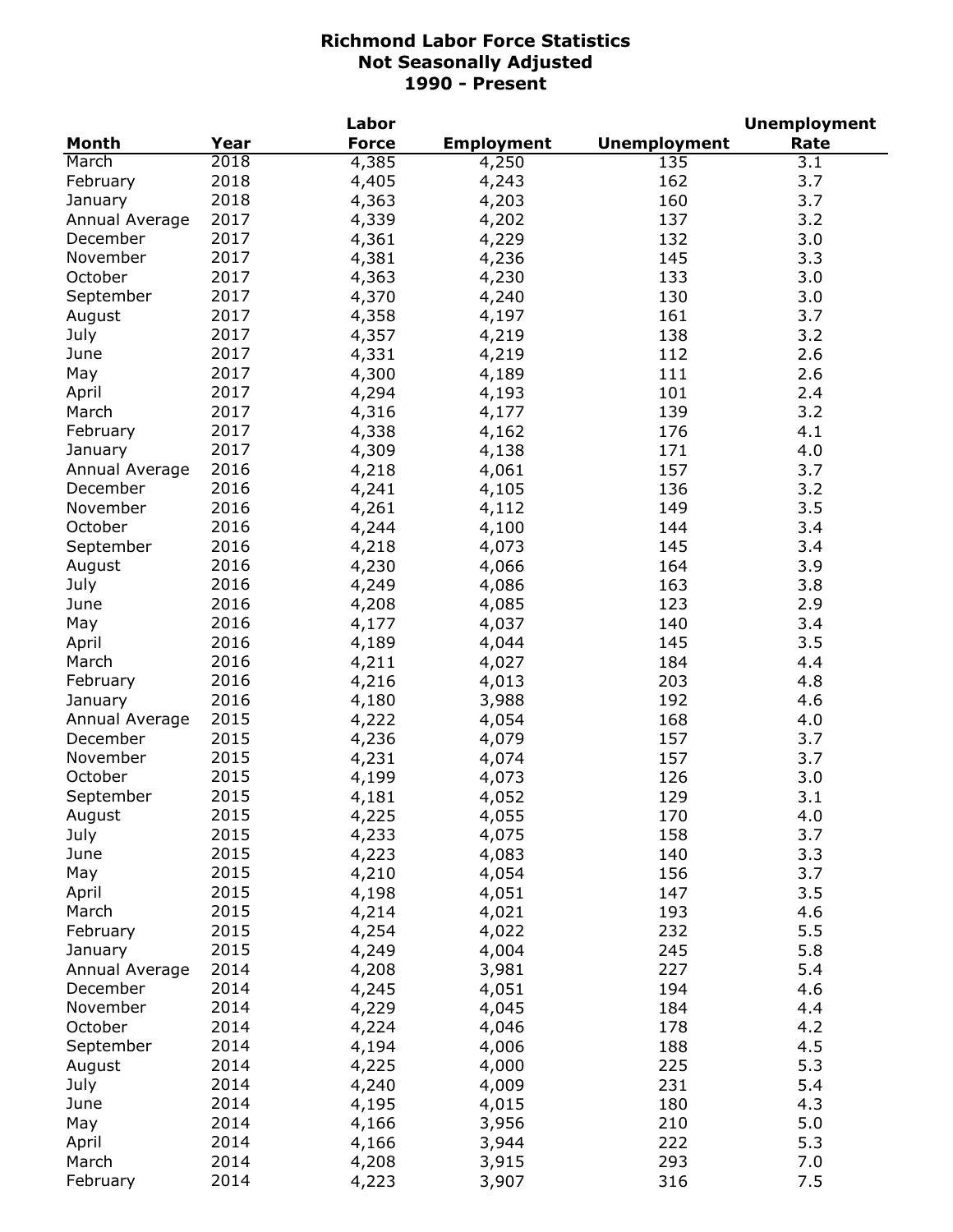| <b>Month</b><br>Year<br><b>Force</b><br><b>Unemployment</b><br><b>Employment</b><br>Rate<br>2014<br>4,180<br>302<br>January<br>3,878<br>7.2<br>2013<br>6.5<br>4,206<br>274<br>Annual Average<br>3,932<br>2013<br>257<br>December<br>4,209<br>6.1<br>3,952<br>2013<br>November<br>258<br>6.1<br>4,224<br>3,966<br>2013<br>October<br>252<br>6.0<br>4,198<br>3,946<br>2013<br>4,217<br>274<br>6.5<br>September<br>3,943<br>2013<br>304<br>August<br>4,235<br>3,931<br>7.2<br>2013<br>4,280<br>325<br>7.6<br>July<br>3,955<br>2013<br>257<br>6.1<br>June<br>4,221<br>3,964<br>2013<br>239<br>5.8<br>May<br>4,156<br>3,917<br>2013<br>4,150<br>3,916<br>234<br>5.6<br>April<br>2013<br>4,162<br>3,894<br>268<br>March<br>6.4<br>2013<br>4,214<br>3,910<br>304<br>7.2<br>February<br>2013<br>4,211<br>317<br>7.5<br>3,894<br>January<br>2012<br>4,223<br>3,916<br>307<br>7.3<br>Annual Average<br>2012<br>4,283<br>3,989<br>294<br>6.9<br>December<br>2012<br>4,271<br>287<br>6.7<br>November<br>3,984<br>2012<br>6.6<br>October<br>283<br>4,282<br>3,999<br>2012<br>September<br>4,237<br>3,965<br>272<br>6.4<br>2012<br>328<br>August<br>4,262<br>3,934<br>7.7<br>2012<br>4,253<br>322<br>7.6<br>July<br>3,931<br>2012<br>263<br>6.3<br>June<br>4,196<br>3,933<br>2012<br>4,208<br>316<br>7.5<br>May<br>3,892<br>2012<br>298<br>7.2<br>April<br>4,165<br>3,867<br>2012<br>316<br>7.6<br>March<br>4,158<br>3,842<br>2012<br>4,198<br>363<br>8.6<br>February<br>3,835<br>2012<br>4,163<br>344<br>8.3<br>January<br>3,819<br>2011<br>4,237<br>3,913<br>7.6<br>324<br>Annual Average<br>2011<br>December<br>4,232<br>3,926<br>306<br>7.2<br>2011<br>4,228<br>3,940<br>288<br>6.8<br>November<br>2011<br>October<br>4,242<br>3,934<br>308<br>7.3<br>2011<br>4,225<br>3,912<br>313<br>7.4<br>September<br>2011<br>336<br>7.9<br>August<br>4,252<br>3,916<br>2011<br>7.8<br>331<br>July<br>4,251<br>3,920<br>2011<br>294<br>6.9<br>June<br>4,235<br>3,941<br>2011<br>309<br>May<br>4,214<br>7.3<br>3,905<br>2011<br>4,215<br>304<br>7.2<br>April<br>3,911<br>2011<br>4,239<br>351<br>8.3<br>March<br>3,888<br>365<br>8.6<br>2011<br>4,245<br>February<br>3,880<br>2011<br>9.0<br>4,266<br>3,883<br>383<br>January<br>2010<br>383<br>8.8<br>Annual Average<br>4,349<br>3,966<br>2010<br>4,324<br>8.0<br>December<br>3,980<br>344<br>2010<br>4,337<br>352<br>8.1<br>November<br>3,985<br>2010<br>4,341<br>353<br>8.1<br>3,988<br>2010<br>4,324<br>7.7<br>September<br>3,992<br>332<br>2010<br>4,422<br>419<br>9.5<br>August<br>4,003<br>2010<br>4,439<br>431<br>9.7<br>July<br>4,008<br>2010<br>4,385<br>383<br>8.7<br>June<br>4,002<br>2010<br>4,350<br>392<br>9.0<br>May<br>3,958<br>2010<br>401<br>9.2<br>April<br>4,361<br>3,960<br>2010<br>373<br>8.7<br>March<br>4,291<br>3,918<br>2010<br>397<br>9.2<br>February<br>4,302<br>3,905<br>2010<br>413<br>9.6<br>4,308<br>January<br>3,895 |                |      | Labor |       |     | <b>Unemployment</b> |
|----------------------------------------------------------------------------------------------------------------------------------------------------------------------------------------------------------------------------------------------------------------------------------------------------------------------------------------------------------------------------------------------------------------------------------------------------------------------------------------------------------------------------------------------------------------------------------------------------------------------------------------------------------------------------------------------------------------------------------------------------------------------------------------------------------------------------------------------------------------------------------------------------------------------------------------------------------------------------------------------------------------------------------------------------------------------------------------------------------------------------------------------------------------------------------------------------------------------------------------------------------------------------------------------------------------------------------------------------------------------------------------------------------------------------------------------------------------------------------------------------------------------------------------------------------------------------------------------------------------------------------------------------------------------------------------------------------------------------------------------------------------------------------------------------------------------------------------------------------------------------------------------------------------------------------------------------------------------------------------------------------------------------------------------------------------------------------------------------------------------------------------------------------------------------------------------------------------------------------------------------------------------------------------------------------------------------------------------------------------------------------------------------------------------------------------------------------------------------------------------------------------------------------------------------------------------------------------------------------------------------------------------------------------------------------------------------------------------------------------------------------------------------------------------------------------------------------------------------------------------------------|----------------|------|-------|-------|-----|---------------------|
|                                                                                                                                                                                                                                                                                                                                                                                                                                                                                                                                                                                                                                                                                                                                                                                                                                                                                                                                                                                                                                                                                                                                                                                                                                                                                                                                                                                                                                                                                                                                                                                                                                                                                                                                                                                                                                                                                                                                                                                                                                                                                                                                                                                                                                                                                                                                                                                                                                                                                                                                                                                                                                                                                                                                                                                                                                                                                  |                |      |       |       |     |                     |
|                                                                                                                                                                                                                                                                                                                                                                                                                                                                                                                                                                                                                                                                                                                                                                                                                                                                                                                                                                                                                                                                                                                                                                                                                                                                                                                                                                                                                                                                                                                                                                                                                                                                                                                                                                                                                                                                                                                                                                                                                                                                                                                                                                                                                                                                                                                                                                                                                                                                                                                                                                                                                                                                                                                                                                                                                                                                                  |                |      |       |       |     |                     |
|                                                                                                                                                                                                                                                                                                                                                                                                                                                                                                                                                                                                                                                                                                                                                                                                                                                                                                                                                                                                                                                                                                                                                                                                                                                                                                                                                                                                                                                                                                                                                                                                                                                                                                                                                                                                                                                                                                                                                                                                                                                                                                                                                                                                                                                                                                                                                                                                                                                                                                                                                                                                                                                                                                                                                                                                                                                                                  |                |      |       |       |     |                     |
|                                                                                                                                                                                                                                                                                                                                                                                                                                                                                                                                                                                                                                                                                                                                                                                                                                                                                                                                                                                                                                                                                                                                                                                                                                                                                                                                                                                                                                                                                                                                                                                                                                                                                                                                                                                                                                                                                                                                                                                                                                                                                                                                                                                                                                                                                                                                                                                                                                                                                                                                                                                                                                                                                                                                                                                                                                                                                  |                |      |       |       |     |                     |
|                                                                                                                                                                                                                                                                                                                                                                                                                                                                                                                                                                                                                                                                                                                                                                                                                                                                                                                                                                                                                                                                                                                                                                                                                                                                                                                                                                                                                                                                                                                                                                                                                                                                                                                                                                                                                                                                                                                                                                                                                                                                                                                                                                                                                                                                                                                                                                                                                                                                                                                                                                                                                                                                                                                                                                                                                                                                                  |                |      |       |       |     |                     |
|                                                                                                                                                                                                                                                                                                                                                                                                                                                                                                                                                                                                                                                                                                                                                                                                                                                                                                                                                                                                                                                                                                                                                                                                                                                                                                                                                                                                                                                                                                                                                                                                                                                                                                                                                                                                                                                                                                                                                                                                                                                                                                                                                                                                                                                                                                                                                                                                                                                                                                                                                                                                                                                                                                                                                                                                                                                                                  |                |      |       |       |     |                     |
|                                                                                                                                                                                                                                                                                                                                                                                                                                                                                                                                                                                                                                                                                                                                                                                                                                                                                                                                                                                                                                                                                                                                                                                                                                                                                                                                                                                                                                                                                                                                                                                                                                                                                                                                                                                                                                                                                                                                                                                                                                                                                                                                                                                                                                                                                                                                                                                                                                                                                                                                                                                                                                                                                                                                                                                                                                                                                  |                |      |       |       |     |                     |
|                                                                                                                                                                                                                                                                                                                                                                                                                                                                                                                                                                                                                                                                                                                                                                                                                                                                                                                                                                                                                                                                                                                                                                                                                                                                                                                                                                                                                                                                                                                                                                                                                                                                                                                                                                                                                                                                                                                                                                                                                                                                                                                                                                                                                                                                                                                                                                                                                                                                                                                                                                                                                                                                                                                                                                                                                                                                                  |                |      |       |       |     |                     |
|                                                                                                                                                                                                                                                                                                                                                                                                                                                                                                                                                                                                                                                                                                                                                                                                                                                                                                                                                                                                                                                                                                                                                                                                                                                                                                                                                                                                                                                                                                                                                                                                                                                                                                                                                                                                                                                                                                                                                                                                                                                                                                                                                                                                                                                                                                                                                                                                                                                                                                                                                                                                                                                                                                                                                                                                                                                                                  |                |      |       |       |     |                     |
|                                                                                                                                                                                                                                                                                                                                                                                                                                                                                                                                                                                                                                                                                                                                                                                                                                                                                                                                                                                                                                                                                                                                                                                                                                                                                                                                                                                                                                                                                                                                                                                                                                                                                                                                                                                                                                                                                                                                                                                                                                                                                                                                                                                                                                                                                                                                                                                                                                                                                                                                                                                                                                                                                                                                                                                                                                                                                  |                |      |       |       |     |                     |
|                                                                                                                                                                                                                                                                                                                                                                                                                                                                                                                                                                                                                                                                                                                                                                                                                                                                                                                                                                                                                                                                                                                                                                                                                                                                                                                                                                                                                                                                                                                                                                                                                                                                                                                                                                                                                                                                                                                                                                                                                                                                                                                                                                                                                                                                                                                                                                                                                                                                                                                                                                                                                                                                                                                                                                                                                                                                                  |                |      |       |       |     |                     |
|                                                                                                                                                                                                                                                                                                                                                                                                                                                                                                                                                                                                                                                                                                                                                                                                                                                                                                                                                                                                                                                                                                                                                                                                                                                                                                                                                                                                                                                                                                                                                                                                                                                                                                                                                                                                                                                                                                                                                                                                                                                                                                                                                                                                                                                                                                                                                                                                                                                                                                                                                                                                                                                                                                                                                                                                                                                                                  |                |      |       |       |     |                     |
|                                                                                                                                                                                                                                                                                                                                                                                                                                                                                                                                                                                                                                                                                                                                                                                                                                                                                                                                                                                                                                                                                                                                                                                                                                                                                                                                                                                                                                                                                                                                                                                                                                                                                                                                                                                                                                                                                                                                                                                                                                                                                                                                                                                                                                                                                                                                                                                                                                                                                                                                                                                                                                                                                                                                                                                                                                                                                  |                |      |       |       |     |                     |
|                                                                                                                                                                                                                                                                                                                                                                                                                                                                                                                                                                                                                                                                                                                                                                                                                                                                                                                                                                                                                                                                                                                                                                                                                                                                                                                                                                                                                                                                                                                                                                                                                                                                                                                                                                                                                                                                                                                                                                                                                                                                                                                                                                                                                                                                                                                                                                                                                                                                                                                                                                                                                                                                                                                                                                                                                                                                                  |                |      |       |       |     |                     |
|                                                                                                                                                                                                                                                                                                                                                                                                                                                                                                                                                                                                                                                                                                                                                                                                                                                                                                                                                                                                                                                                                                                                                                                                                                                                                                                                                                                                                                                                                                                                                                                                                                                                                                                                                                                                                                                                                                                                                                                                                                                                                                                                                                                                                                                                                                                                                                                                                                                                                                                                                                                                                                                                                                                                                                                                                                                                                  |                |      |       |       |     |                     |
|                                                                                                                                                                                                                                                                                                                                                                                                                                                                                                                                                                                                                                                                                                                                                                                                                                                                                                                                                                                                                                                                                                                                                                                                                                                                                                                                                                                                                                                                                                                                                                                                                                                                                                                                                                                                                                                                                                                                                                                                                                                                                                                                                                                                                                                                                                                                                                                                                                                                                                                                                                                                                                                                                                                                                                                                                                                                                  |                |      |       |       |     |                     |
|                                                                                                                                                                                                                                                                                                                                                                                                                                                                                                                                                                                                                                                                                                                                                                                                                                                                                                                                                                                                                                                                                                                                                                                                                                                                                                                                                                                                                                                                                                                                                                                                                                                                                                                                                                                                                                                                                                                                                                                                                                                                                                                                                                                                                                                                                                                                                                                                                                                                                                                                                                                                                                                                                                                                                                                                                                                                                  |                |      |       |       |     |                     |
|                                                                                                                                                                                                                                                                                                                                                                                                                                                                                                                                                                                                                                                                                                                                                                                                                                                                                                                                                                                                                                                                                                                                                                                                                                                                                                                                                                                                                                                                                                                                                                                                                                                                                                                                                                                                                                                                                                                                                                                                                                                                                                                                                                                                                                                                                                                                                                                                                                                                                                                                                                                                                                                                                                                                                                                                                                                                                  |                |      |       |       |     |                     |
|                                                                                                                                                                                                                                                                                                                                                                                                                                                                                                                                                                                                                                                                                                                                                                                                                                                                                                                                                                                                                                                                                                                                                                                                                                                                                                                                                                                                                                                                                                                                                                                                                                                                                                                                                                                                                                                                                                                                                                                                                                                                                                                                                                                                                                                                                                                                                                                                                                                                                                                                                                                                                                                                                                                                                                                                                                                                                  |                |      |       |       |     |                     |
|                                                                                                                                                                                                                                                                                                                                                                                                                                                                                                                                                                                                                                                                                                                                                                                                                                                                                                                                                                                                                                                                                                                                                                                                                                                                                                                                                                                                                                                                                                                                                                                                                                                                                                                                                                                                                                                                                                                                                                                                                                                                                                                                                                                                                                                                                                                                                                                                                                                                                                                                                                                                                                                                                                                                                                                                                                                                                  |                |      |       |       |     |                     |
|                                                                                                                                                                                                                                                                                                                                                                                                                                                                                                                                                                                                                                                                                                                                                                                                                                                                                                                                                                                                                                                                                                                                                                                                                                                                                                                                                                                                                                                                                                                                                                                                                                                                                                                                                                                                                                                                                                                                                                                                                                                                                                                                                                                                                                                                                                                                                                                                                                                                                                                                                                                                                                                                                                                                                                                                                                                                                  |                |      |       |       |     |                     |
|                                                                                                                                                                                                                                                                                                                                                                                                                                                                                                                                                                                                                                                                                                                                                                                                                                                                                                                                                                                                                                                                                                                                                                                                                                                                                                                                                                                                                                                                                                                                                                                                                                                                                                                                                                                                                                                                                                                                                                                                                                                                                                                                                                                                                                                                                                                                                                                                                                                                                                                                                                                                                                                                                                                                                                                                                                                                                  |                |      |       |       |     |                     |
|                                                                                                                                                                                                                                                                                                                                                                                                                                                                                                                                                                                                                                                                                                                                                                                                                                                                                                                                                                                                                                                                                                                                                                                                                                                                                                                                                                                                                                                                                                                                                                                                                                                                                                                                                                                                                                                                                                                                                                                                                                                                                                                                                                                                                                                                                                                                                                                                                                                                                                                                                                                                                                                                                                                                                                                                                                                                                  |                |      |       |       |     |                     |
|                                                                                                                                                                                                                                                                                                                                                                                                                                                                                                                                                                                                                                                                                                                                                                                                                                                                                                                                                                                                                                                                                                                                                                                                                                                                                                                                                                                                                                                                                                                                                                                                                                                                                                                                                                                                                                                                                                                                                                                                                                                                                                                                                                                                                                                                                                                                                                                                                                                                                                                                                                                                                                                                                                                                                                                                                                                                                  |                |      |       |       |     |                     |
|                                                                                                                                                                                                                                                                                                                                                                                                                                                                                                                                                                                                                                                                                                                                                                                                                                                                                                                                                                                                                                                                                                                                                                                                                                                                                                                                                                                                                                                                                                                                                                                                                                                                                                                                                                                                                                                                                                                                                                                                                                                                                                                                                                                                                                                                                                                                                                                                                                                                                                                                                                                                                                                                                                                                                                                                                                                                                  |                |      |       |       |     |                     |
|                                                                                                                                                                                                                                                                                                                                                                                                                                                                                                                                                                                                                                                                                                                                                                                                                                                                                                                                                                                                                                                                                                                                                                                                                                                                                                                                                                                                                                                                                                                                                                                                                                                                                                                                                                                                                                                                                                                                                                                                                                                                                                                                                                                                                                                                                                                                                                                                                                                                                                                                                                                                                                                                                                                                                                                                                                                                                  |                |      |       |       |     |                     |
|                                                                                                                                                                                                                                                                                                                                                                                                                                                                                                                                                                                                                                                                                                                                                                                                                                                                                                                                                                                                                                                                                                                                                                                                                                                                                                                                                                                                                                                                                                                                                                                                                                                                                                                                                                                                                                                                                                                                                                                                                                                                                                                                                                                                                                                                                                                                                                                                                                                                                                                                                                                                                                                                                                                                                                                                                                                                                  |                |      |       |       |     |                     |
|                                                                                                                                                                                                                                                                                                                                                                                                                                                                                                                                                                                                                                                                                                                                                                                                                                                                                                                                                                                                                                                                                                                                                                                                                                                                                                                                                                                                                                                                                                                                                                                                                                                                                                                                                                                                                                                                                                                                                                                                                                                                                                                                                                                                                                                                                                                                                                                                                                                                                                                                                                                                                                                                                                                                                                                                                                                                                  |                |      |       |       |     |                     |
|                                                                                                                                                                                                                                                                                                                                                                                                                                                                                                                                                                                                                                                                                                                                                                                                                                                                                                                                                                                                                                                                                                                                                                                                                                                                                                                                                                                                                                                                                                                                                                                                                                                                                                                                                                                                                                                                                                                                                                                                                                                                                                                                                                                                                                                                                                                                                                                                                                                                                                                                                                                                                                                                                                                                                                                                                                                                                  |                |      |       |       |     |                     |
|                                                                                                                                                                                                                                                                                                                                                                                                                                                                                                                                                                                                                                                                                                                                                                                                                                                                                                                                                                                                                                                                                                                                                                                                                                                                                                                                                                                                                                                                                                                                                                                                                                                                                                                                                                                                                                                                                                                                                                                                                                                                                                                                                                                                                                                                                                                                                                                                                                                                                                                                                                                                                                                                                                                                                                                                                                                                                  |                |      |       |       |     |                     |
|                                                                                                                                                                                                                                                                                                                                                                                                                                                                                                                                                                                                                                                                                                                                                                                                                                                                                                                                                                                                                                                                                                                                                                                                                                                                                                                                                                                                                                                                                                                                                                                                                                                                                                                                                                                                                                                                                                                                                                                                                                                                                                                                                                                                                                                                                                                                                                                                                                                                                                                                                                                                                                                                                                                                                                                                                                                                                  |                |      |       |       |     |                     |
|                                                                                                                                                                                                                                                                                                                                                                                                                                                                                                                                                                                                                                                                                                                                                                                                                                                                                                                                                                                                                                                                                                                                                                                                                                                                                                                                                                                                                                                                                                                                                                                                                                                                                                                                                                                                                                                                                                                                                                                                                                                                                                                                                                                                                                                                                                                                                                                                                                                                                                                                                                                                                                                                                                                                                                                                                                                                                  |                |      |       |       |     |                     |
|                                                                                                                                                                                                                                                                                                                                                                                                                                                                                                                                                                                                                                                                                                                                                                                                                                                                                                                                                                                                                                                                                                                                                                                                                                                                                                                                                                                                                                                                                                                                                                                                                                                                                                                                                                                                                                                                                                                                                                                                                                                                                                                                                                                                                                                                                                                                                                                                                                                                                                                                                                                                                                                                                                                                                                                                                                                                                  |                |      |       |       |     |                     |
|                                                                                                                                                                                                                                                                                                                                                                                                                                                                                                                                                                                                                                                                                                                                                                                                                                                                                                                                                                                                                                                                                                                                                                                                                                                                                                                                                                                                                                                                                                                                                                                                                                                                                                                                                                                                                                                                                                                                                                                                                                                                                                                                                                                                                                                                                                                                                                                                                                                                                                                                                                                                                                                                                                                                                                                                                                                                                  |                |      |       |       |     |                     |
|                                                                                                                                                                                                                                                                                                                                                                                                                                                                                                                                                                                                                                                                                                                                                                                                                                                                                                                                                                                                                                                                                                                                                                                                                                                                                                                                                                                                                                                                                                                                                                                                                                                                                                                                                                                                                                                                                                                                                                                                                                                                                                                                                                                                                                                                                                                                                                                                                                                                                                                                                                                                                                                                                                                                                                                                                                                                                  |                |      |       |       |     |                     |
|                                                                                                                                                                                                                                                                                                                                                                                                                                                                                                                                                                                                                                                                                                                                                                                                                                                                                                                                                                                                                                                                                                                                                                                                                                                                                                                                                                                                                                                                                                                                                                                                                                                                                                                                                                                                                                                                                                                                                                                                                                                                                                                                                                                                                                                                                                                                                                                                                                                                                                                                                                                                                                                                                                                                                                                                                                                                                  |                |      |       |       |     |                     |
|                                                                                                                                                                                                                                                                                                                                                                                                                                                                                                                                                                                                                                                                                                                                                                                                                                                                                                                                                                                                                                                                                                                                                                                                                                                                                                                                                                                                                                                                                                                                                                                                                                                                                                                                                                                                                                                                                                                                                                                                                                                                                                                                                                                                                                                                                                                                                                                                                                                                                                                                                                                                                                                                                                                                                                                                                                                                                  |                |      |       |       |     |                     |
|                                                                                                                                                                                                                                                                                                                                                                                                                                                                                                                                                                                                                                                                                                                                                                                                                                                                                                                                                                                                                                                                                                                                                                                                                                                                                                                                                                                                                                                                                                                                                                                                                                                                                                                                                                                                                                                                                                                                                                                                                                                                                                                                                                                                                                                                                                                                                                                                                                                                                                                                                                                                                                                                                                                                                                                                                                                                                  |                |      |       |       |     |                     |
|                                                                                                                                                                                                                                                                                                                                                                                                                                                                                                                                                                                                                                                                                                                                                                                                                                                                                                                                                                                                                                                                                                                                                                                                                                                                                                                                                                                                                                                                                                                                                                                                                                                                                                                                                                                                                                                                                                                                                                                                                                                                                                                                                                                                                                                                                                                                                                                                                                                                                                                                                                                                                                                                                                                                                                                                                                                                                  |                |      |       |       |     |                     |
|                                                                                                                                                                                                                                                                                                                                                                                                                                                                                                                                                                                                                                                                                                                                                                                                                                                                                                                                                                                                                                                                                                                                                                                                                                                                                                                                                                                                                                                                                                                                                                                                                                                                                                                                                                                                                                                                                                                                                                                                                                                                                                                                                                                                                                                                                                                                                                                                                                                                                                                                                                                                                                                                                                                                                                                                                                                                                  |                |      |       |       |     |                     |
|                                                                                                                                                                                                                                                                                                                                                                                                                                                                                                                                                                                                                                                                                                                                                                                                                                                                                                                                                                                                                                                                                                                                                                                                                                                                                                                                                                                                                                                                                                                                                                                                                                                                                                                                                                                                                                                                                                                                                                                                                                                                                                                                                                                                                                                                                                                                                                                                                                                                                                                                                                                                                                                                                                                                                                                                                                                                                  |                |      |       |       |     |                     |
|                                                                                                                                                                                                                                                                                                                                                                                                                                                                                                                                                                                                                                                                                                                                                                                                                                                                                                                                                                                                                                                                                                                                                                                                                                                                                                                                                                                                                                                                                                                                                                                                                                                                                                                                                                                                                                                                                                                                                                                                                                                                                                                                                                                                                                                                                                                                                                                                                                                                                                                                                                                                                                                                                                                                                                                                                                                                                  |                |      |       |       |     |                     |
|                                                                                                                                                                                                                                                                                                                                                                                                                                                                                                                                                                                                                                                                                                                                                                                                                                                                                                                                                                                                                                                                                                                                                                                                                                                                                                                                                                                                                                                                                                                                                                                                                                                                                                                                                                                                                                                                                                                                                                                                                                                                                                                                                                                                                                                                                                                                                                                                                                                                                                                                                                                                                                                                                                                                                                                                                                                                                  |                |      |       |       |     |                     |
|                                                                                                                                                                                                                                                                                                                                                                                                                                                                                                                                                                                                                                                                                                                                                                                                                                                                                                                                                                                                                                                                                                                                                                                                                                                                                                                                                                                                                                                                                                                                                                                                                                                                                                                                                                                                                                                                                                                                                                                                                                                                                                                                                                                                                                                                                                                                                                                                                                                                                                                                                                                                                                                                                                                                                                                                                                                                                  |                |      |       |       |     |                     |
|                                                                                                                                                                                                                                                                                                                                                                                                                                                                                                                                                                                                                                                                                                                                                                                                                                                                                                                                                                                                                                                                                                                                                                                                                                                                                                                                                                                                                                                                                                                                                                                                                                                                                                                                                                                                                                                                                                                                                                                                                                                                                                                                                                                                                                                                                                                                                                                                                                                                                                                                                                                                                                                                                                                                                                                                                                                                                  |                |      |       |       |     |                     |
|                                                                                                                                                                                                                                                                                                                                                                                                                                                                                                                                                                                                                                                                                                                                                                                                                                                                                                                                                                                                                                                                                                                                                                                                                                                                                                                                                                                                                                                                                                                                                                                                                                                                                                                                                                                                                                                                                                                                                                                                                                                                                                                                                                                                                                                                                                                                                                                                                                                                                                                                                                                                                                                                                                                                                                                                                                                                                  | October        |      |       |       |     |                     |
|                                                                                                                                                                                                                                                                                                                                                                                                                                                                                                                                                                                                                                                                                                                                                                                                                                                                                                                                                                                                                                                                                                                                                                                                                                                                                                                                                                                                                                                                                                                                                                                                                                                                                                                                                                                                                                                                                                                                                                                                                                                                                                                                                                                                                                                                                                                                                                                                                                                                                                                                                                                                                                                                                                                                                                                                                                                                                  |                |      |       |       |     |                     |
|                                                                                                                                                                                                                                                                                                                                                                                                                                                                                                                                                                                                                                                                                                                                                                                                                                                                                                                                                                                                                                                                                                                                                                                                                                                                                                                                                                                                                                                                                                                                                                                                                                                                                                                                                                                                                                                                                                                                                                                                                                                                                                                                                                                                                                                                                                                                                                                                                                                                                                                                                                                                                                                                                                                                                                                                                                                                                  |                |      |       |       |     |                     |
|                                                                                                                                                                                                                                                                                                                                                                                                                                                                                                                                                                                                                                                                                                                                                                                                                                                                                                                                                                                                                                                                                                                                                                                                                                                                                                                                                                                                                                                                                                                                                                                                                                                                                                                                                                                                                                                                                                                                                                                                                                                                                                                                                                                                                                                                                                                                                                                                                                                                                                                                                                                                                                                                                                                                                                                                                                                                                  |                |      |       |       |     |                     |
|                                                                                                                                                                                                                                                                                                                                                                                                                                                                                                                                                                                                                                                                                                                                                                                                                                                                                                                                                                                                                                                                                                                                                                                                                                                                                                                                                                                                                                                                                                                                                                                                                                                                                                                                                                                                                                                                                                                                                                                                                                                                                                                                                                                                                                                                                                                                                                                                                                                                                                                                                                                                                                                                                                                                                                                                                                                                                  |                |      |       |       |     |                     |
|                                                                                                                                                                                                                                                                                                                                                                                                                                                                                                                                                                                                                                                                                                                                                                                                                                                                                                                                                                                                                                                                                                                                                                                                                                                                                                                                                                                                                                                                                                                                                                                                                                                                                                                                                                                                                                                                                                                                                                                                                                                                                                                                                                                                                                                                                                                                                                                                                                                                                                                                                                                                                                                                                                                                                                                                                                                                                  |                |      |       |       |     |                     |
|                                                                                                                                                                                                                                                                                                                                                                                                                                                                                                                                                                                                                                                                                                                                                                                                                                                                                                                                                                                                                                                                                                                                                                                                                                                                                                                                                                                                                                                                                                                                                                                                                                                                                                                                                                                                                                                                                                                                                                                                                                                                                                                                                                                                                                                                                                                                                                                                                                                                                                                                                                                                                                                                                                                                                                                                                                                                                  |                |      |       |       |     |                     |
|                                                                                                                                                                                                                                                                                                                                                                                                                                                                                                                                                                                                                                                                                                                                                                                                                                                                                                                                                                                                                                                                                                                                                                                                                                                                                                                                                                                                                                                                                                                                                                                                                                                                                                                                                                                                                                                                                                                                                                                                                                                                                                                                                                                                                                                                                                                                                                                                                                                                                                                                                                                                                                                                                                                                                                                                                                                                                  |                |      |       |       |     |                     |
|                                                                                                                                                                                                                                                                                                                                                                                                                                                                                                                                                                                                                                                                                                                                                                                                                                                                                                                                                                                                                                                                                                                                                                                                                                                                                                                                                                                                                                                                                                                                                                                                                                                                                                                                                                                                                                                                                                                                                                                                                                                                                                                                                                                                                                                                                                                                                                                                                                                                                                                                                                                                                                                                                                                                                                                                                                                                                  |                |      |       |       |     |                     |
|                                                                                                                                                                                                                                                                                                                                                                                                                                                                                                                                                                                                                                                                                                                                                                                                                                                                                                                                                                                                                                                                                                                                                                                                                                                                                                                                                                                                                                                                                                                                                                                                                                                                                                                                                                                                                                                                                                                                                                                                                                                                                                                                                                                                                                                                                                                                                                                                                                                                                                                                                                                                                                                                                                                                                                                                                                                                                  |                |      |       |       |     |                     |
|                                                                                                                                                                                                                                                                                                                                                                                                                                                                                                                                                                                                                                                                                                                                                                                                                                                                                                                                                                                                                                                                                                                                                                                                                                                                                                                                                                                                                                                                                                                                                                                                                                                                                                                                                                                                                                                                                                                                                                                                                                                                                                                                                                                                                                                                                                                                                                                                                                                                                                                                                                                                                                                                                                                                                                                                                                                                                  | Annual Average | 2009 | 4,360 | 4,007 | 353 | 8.1                 |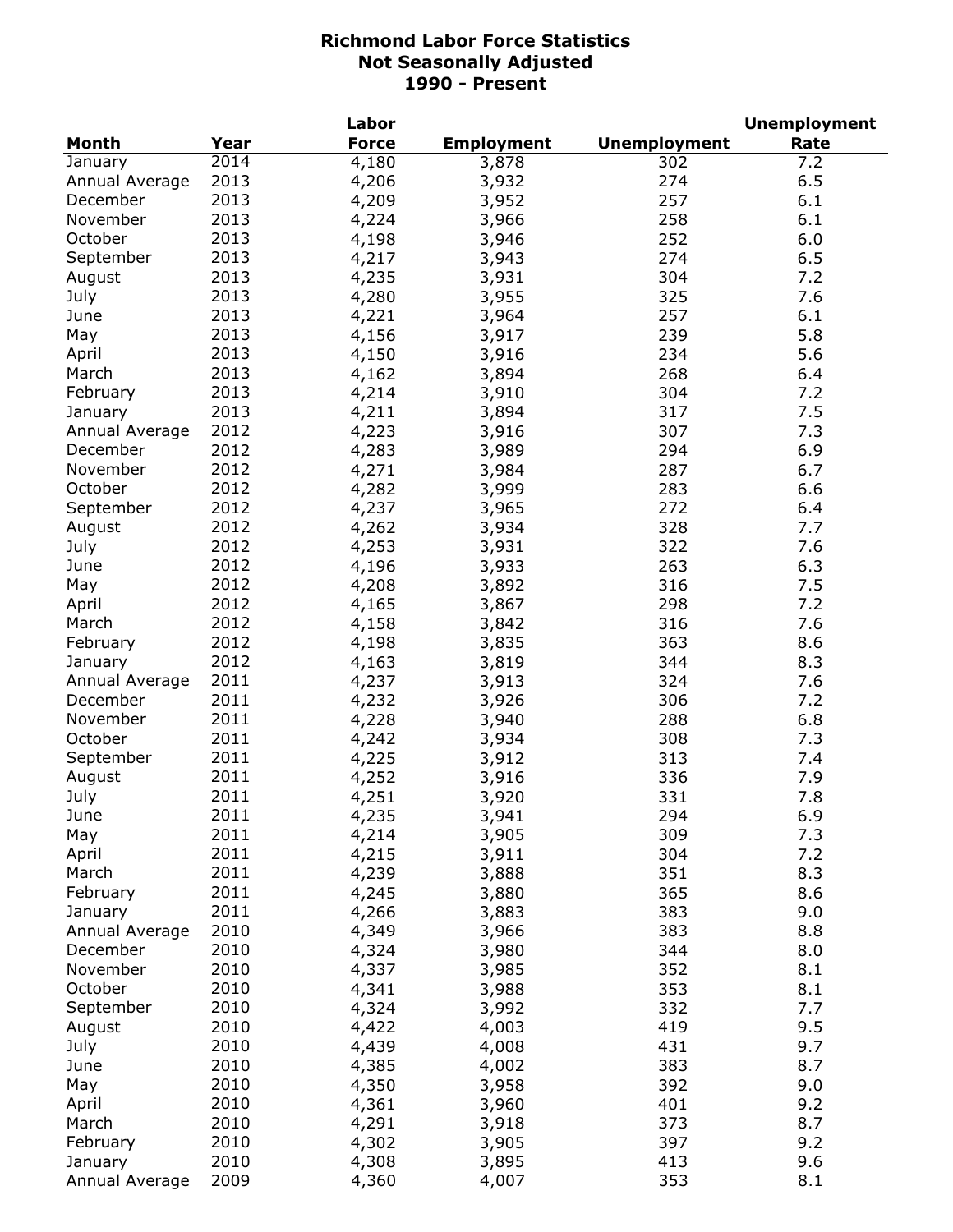|                |      | Labor        |                   |                     | <b>Unemployment</b> |
|----------------|------|--------------|-------------------|---------------------|---------------------|
| <b>Month</b>   | Year | <b>Force</b> | <b>Employment</b> | <b>Unemployment</b> | Rate                |
| December       | 2009 | 4,404        | 3,994             | 410                 | 9.3                 |
| November       | 2009 | 4,397        | 4,028             | 369                 | 8.4                 |
| October        | 2009 | 4,346        | 4,006             | 340                 | 7.8                 |
| September      | 2009 | 4,309        | 3,999             | 310                 | 7.2                 |
| August         | 2009 | 4,378        | 4,026             | 352                 | 8.0                 |
| July           | 2009 | 4,380        | 4,048             | 332                 | 7.6                 |
| June           | 2009 | 4,369        | 4,042             | 327                 | 7.5                 |
| May            | 2009 | 4,316        | 3,986             | 330                 | 7.6                 |
| April          | 2009 | 4,366        | 3,997             | 369                 | 8.5                 |
| March          | 2009 | 4,349        | 3,980             | 369                 | 8.5                 |
| February       | 2009 | 4,355        | 3,988             | 367                 | 8.4                 |
| January        | 2009 | 4,349        | 3,988             | 361                 | 8.3                 |
| Annual Average | 2008 | 4,361        | 4,145             | 216                 | 5.0                 |
| December       | 2008 | 4,363        | 4,078             | 285                 | 6.5                 |
| November       | 2008 | 4,370        | 4,121             | 249                 | 5.7                 |
| October        | 2008 | 4,335        | 4,123             | 212                 | 4.9                 |
| September      | 2008 | 4,357        |                   | 230                 | 5.3                 |
|                |      |              | 4,127             | 249                 | 5.7                 |
| August         | 2008 | 4,384        | 4,135             |                     |                     |
| July           | 2008 | 4,406        | 4,175             | 231                 | 5.2                 |
| June           | 2008 | 4,383        | 4,186             | 197                 | 4.5                 |
| May            | 2008 | 4,329        | 4,142             | 187                 | 4.3                 |
| April          | 2008 | 4,347        | 4,171             | 176                 | 4.0                 |
| March          | 2008 | 4,337        | 4,154             | 183                 | 4.2                 |
| February       | 2008 | 4,346        | 4,152             | 194                 | 4.5                 |
| January        | 2008 | 4,377        | 4,174             | 203                 | 4.6                 |
| Annual Average | 2007 | 4,417        | 4,285             | 132                 | 3.0                 |
| December       | 2007 | 4,407        | 4,273             | 134                 | 3.0                 |
| November       | 2007 | 4,432        | 4,308             | 124                 | 2.8                 |
| October        | 2007 | 4,404        | 4,296             | 108                 | 2.5                 |
| September      | 2007 | 4,412        | 4,295             | 117                 | 2.7                 |
| August         | 2007 | 4,418        | 4,280             | 138                 | 3.1                 |
| July           | 2007 | 4,448        | 4,311             | 137                 | 3.1                 |
| June           | 2007 | 4,442        | 4,322             | 120                 | 2.7                 |
| May            | 2007 | 4,406        | 4,276             | 130                 | 3.0                 |
| April          | 2007 | 4,387        | 4,267             | 120                 | 2.7                 |
| March          | 2007 | 4,412        | 4,269             | 143                 | 3.2                 |
| February       | 2007 | 4,413        | 4,261             | 152                 | 3.4                 |
| January        | 2007 | 4,423        | 4,262             | 161                 | 3.6                 |
| Annual Average | 2006 | 4,444        | 4,287             | 157                 | 3.5                 |
| December       | 2006 | 4,463        | 4,346             | 117                 | 2.6                 |
| November       | 2006 | 4,481        | 4,351             | 130                 | 2.9                 |
| October        | 2006 | 4,456        | 4,340             | 116                 | 2.6                 |
| September      | 2006 | 4,438        | 4,313             | 125                 | 2.8                 |
| August         | 2006 | 4,467        | 4,307             | 160                 | 3.6                 |
| July           | 2006 | 4,482        | 4,314             | 168                 | 3.7                 |
| June           | 2006 | 4,471        | 4,314             | 157                 | 3.5                 |
| May            | 2006 | 4,430        | 4,260             | 170                 | 3.8                 |
| April          | 2006 | 4,426        | 4,251             | 175                 | 4.0                 |
| March          | 2006 | 4,411        | 4,225             | 186                 | 4.2                 |
| February       | 2006 | 4,415        | 4,214             | 201                 | 4.6                 |
| January        | 2006 | 4,396        | 4,212             | 184                 | 4.2                 |
|                | 2005 | 4,349        | 4,214             | 135                 | 3.1                 |
| Annual Average | 2005 |              |                   | 132                 | 3.0                 |
| December       |      | 4,406        | 4,274             |                     |                     |
| November       | 2005 | 4,414        | 4,286             | 128                 | 2.9                 |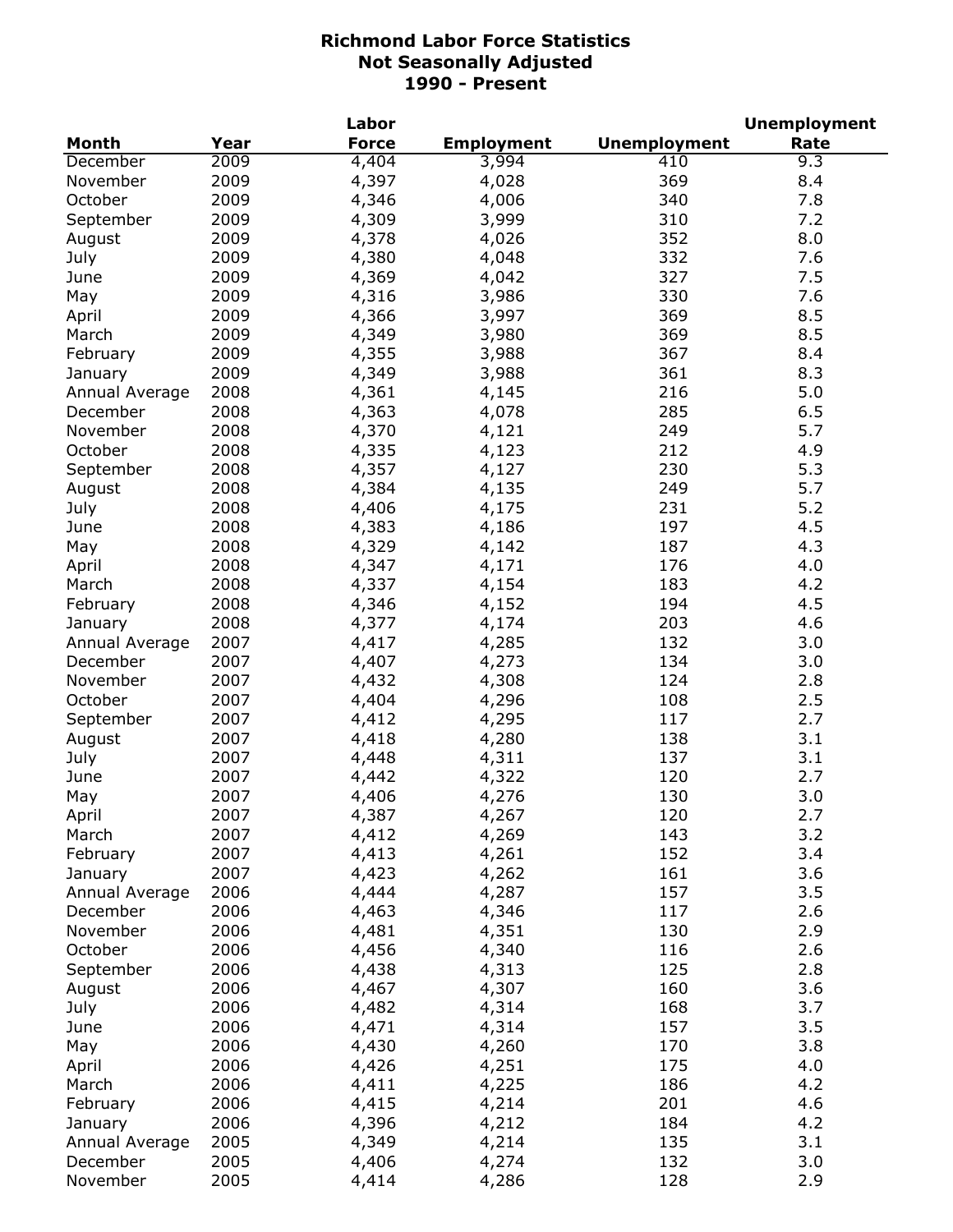|                |      | Labor        |                   |                     | <b>Unemployment</b> |
|----------------|------|--------------|-------------------|---------------------|---------------------|
| <b>Month</b>   | Year | <b>Force</b> | <b>Employment</b> | <b>Unemployment</b> | Rate                |
| October        | 2005 | 4,383        | 4,270             | 113                 | 2.6                 |
| September      | 2005 | 4,386        | 4,249             | 137                 | 3.1                 |
| August         | 2005 | 4,412        | 4,258             | 154                 | 3.5                 |
| July           | 2005 | 4,401        | 4,254             | 147                 | 3.3                 |
| June           | 2005 | 4,359        | 4,236             | 123                 | 2.8                 |
| May            | 2005 | 4,290        | 4,188             | 102                 | 2.4                 |
| April          | 2005 | 4,285        | 4,173             | 112                 | 2.6                 |
| March          | 2005 | 4,278        | 4,139             | 139                 | 3.2                 |
| February       | 2005 | 4,286        | 4,124             | 162                 | 3.8                 |
| January        | 2005 | 4,284        | 4,115             | 169                 | 3.9                 |
| Annual Average | 2004 | 4,260        | 4,116             | 144                 | 3.4                 |
| December       | 2004 | 4,276        | 4,151             | 125                 | 2.9                 |
| November       | 2004 | 4,281        | 4,167             | 114                 | 2.7                 |
| October        | 2004 | 4,249        | 4,149             | 100                 | 2.4                 |
| September      | 2004 | 4,239        |                   | 112                 | 2.6                 |
|                |      |              | 4,127             | 129                 | 3.0                 |
| August         | 2004 | 4,262        | 4,133             |                     |                     |
| July           | 2004 | 4,295        | 4,149             | 146                 | 3.4                 |
| June           | 2004 | 4,266        | 4,131             | 135                 | 3.2                 |
| May            | 2004 | 4,225        | 4,085             | 140                 | 3.3                 |
| April          | 2004 | 4,257        | 4,081             | 176                 | 4.1                 |
| March          | 2004 | 4,240        | 4,062             | 178                 | 4.2                 |
| February       | 2004 | 4,257        | 4,070             | 187                 | 4.4                 |
| January        | 2004 | 4,265        | 4,081             | 184                 | 4.3                 |
| Annual Average | 2003 | 4,263        | 4,118             | 145                 | 3.4                 |
| December       | 2003 | 4,278        | 4,137             | 141                 | 3.3                 |
| November       | 2003 | 4,280        | 4,150             | 130                 | 3.0                 |
| October        | 2003 | 4,249        | 4,132             | 117                 | 2.8                 |
| September      | 2003 | 4,242        | 4,120             | 122                 | 2.9                 |
| August         | 2003 | 4,271        | 4,124             | 147                 | 3.4                 |
| July           | 2003 | 4,297        | 4,139             | 158                 | 3.7                 |
| June           | 2003 | 4,289        | 4,150             | 139                 | 3.2                 |
| May            | 2003 | 4,235        | 4,100             | 135                 | 3.2                 |
| April          | 2003 | 4,251        | 4,110             | 141                 | 3.3                 |
| March          | 2003 | 4,261        | 4,090             | 171                 | 4.0                 |
| February       | 2003 | 4,258        | 4,090             | 168                 | 3.9                 |
| January        | 2003 | 4,242        | 4,069             | 173                 | 4.1                 |
| Annual Average | 2002 | 4,175        | 4,036             | 139                 | 3.3                 |
| December       | 2002 | 4,226        | 4,093             | 133                 | 3.1                 |
| November       | 2002 | 4,240        | 4,103             | 137                 | 3.2                 |
| October        | 2002 | 4,219        | 4,085             | 134                 | 3.2                 |
| September      | 2002 | 4,203        | 4,076             | 127                 | 3.0                 |
| August         | 2002 | 4,212        | 4,062             | 150                 | 3.6                 |
| July           | 2002 | 4,217        | 4,064             | 153                 | 3.6                 |
| June           | 2002 | 4,186        | 4,052             | 134                 | 3.2                 |
| May            | 2002 | 4,141        | 4,004             | 137                 | 3.3                 |
|                |      | 4,127        | 3,989             | 138                 | 3.3                 |
| April          | 2002 |              |                   | 132                 | 3.2                 |
| March          | 2002 | 4,115        | 3,983             |                     |                     |
| February       | 2002 | 4,128        | 3,985             | 143                 | 3.5                 |
| January        | 2002 | 4,094        | 3,939             | 155                 | 3.8                 |
| Annual Average | 2001 | 4,056        | 3,960             | 96                  | 2.4                 |
| December       | 2001 | 4,078        | 3,984             | 94                  | 2.3                 |
| November       | 2001 | 4,081        | 3,985             | 96                  | 2.4                 |
| October        | 2001 | 4,070        | 3,978             | 92                  | 2.3                 |
| September      | 2001 | 4,057        | 3,977             | 80                  | 2.0                 |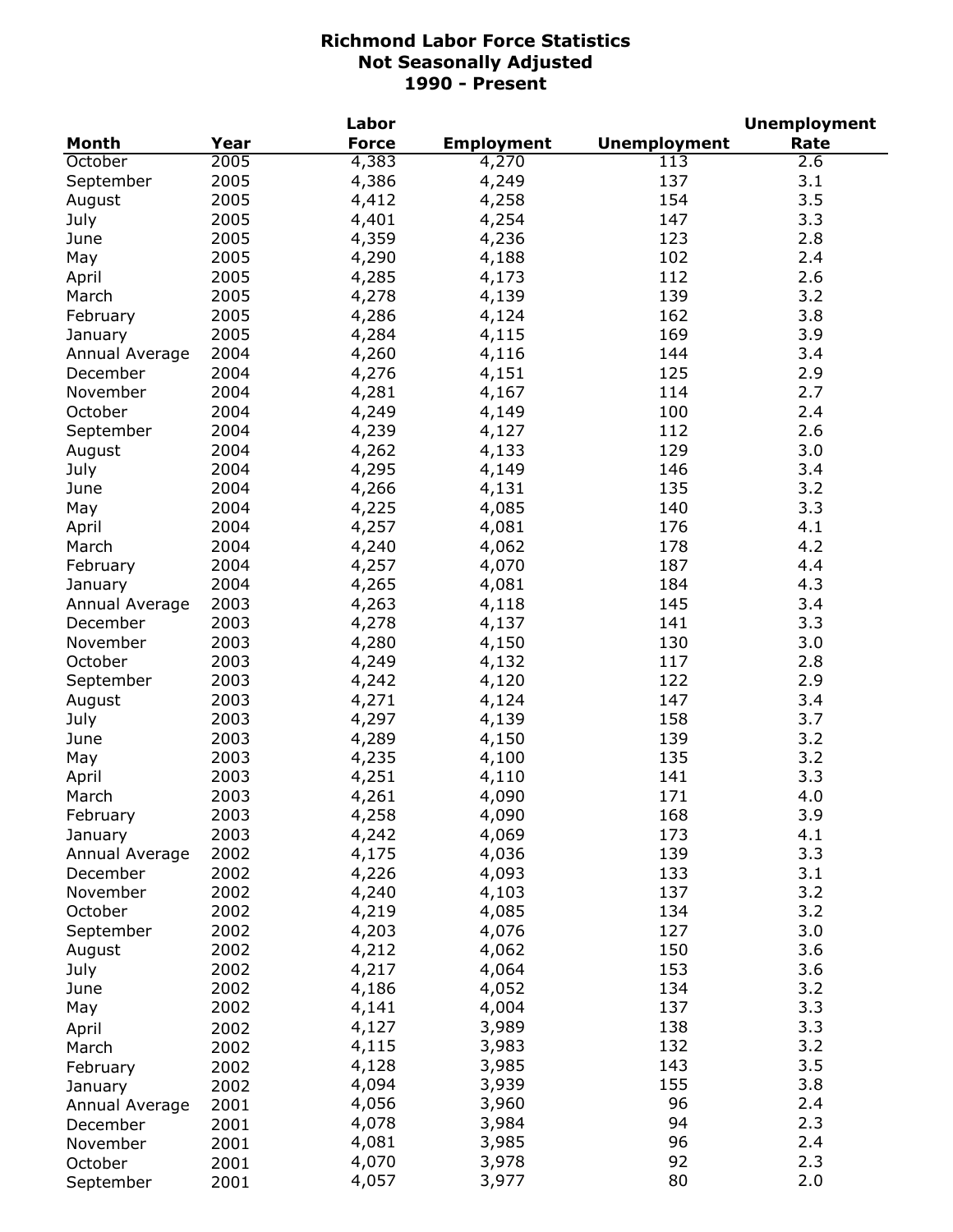|                |      | Labor        |                   |                     | <b>Unemployment</b> |
|----------------|------|--------------|-------------------|---------------------|---------------------|
| <b>Month</b>   | Year | <b>Force</b> | <b>Employment</b> | <b>Unemployment</b> | Rate                |
| August         | 2001 | 4,051        | 3,954             | $\overline{97}$     | $2.\bar{4}$         |
| July           | 2001 | 4,091        | 3,979             | 112                 | 2.7                 |
| June           | 2001 | 4,069        | 3,974             | 95                  | 2.3                 |
| May            | 2001 | 4,022        | 3,931             | 91                  | 2.3                 |
| April          | 2001 | 4,033        | 3,943             | 90                  | 2.2                 |
| March          | 2001 | 4,040        | 3,939             | 101                 | 2.5                 |
| February       | 2001 | 4,038        | 3,940             | 98                  | 2.4                 |
| January        | 2001 | 4,039        | 3,938             | 101                 | 2.5                 |
| Annual Average | 2000 | 4,033        | 3,940             | 93                  | 2.3                 |
| December       | 2000 | 4,039        | 3,974             | 65                  | 1.6                 |
| November       | 2000 | 4,049        | 3,971             | 78                  | 1.9                 |
| October        | 2000 | 4,033        | 3,954             | 79                  | 2.0                 |
| September      | 2000 | 4,024        | 3,938             | 86                  | 2.1                 |
| August         | 2000 | 4,047        | 3,944             | 103                 | 2.5                 |
| July           | 2000 | 4,070        | 3,951             | 119                 | 2.9                 |
| June           | 2000 | 4,052        | 3,966             | 86                  | 2.1                 |
|                | 2000 | 4,016        | 3,926             | 90                  | 2.2                 |
| May            |      | 4,021        | 3,945             | 76                  | 1.9                 |
| April          | 2000 | 4,002        | 3,913             | 89                  | 2.2                 |
| March          | 2000 |              |                   | 117                 | 2.9                 |
| February       | 2000 | 4,017        | 3,900             | 127                 | 3.2                 |
| January        | 2000 | 4,027        | 3,900             |                     |                     |
| Annual Average | 1999 | 4,006        | 3,930             | 76                  | 1.9                 |
| December       | 1999 | 4,080        | 4,004             | 76                  | 1.9                 |
| November       | 1999 | 4,070        | 3,998             | 72                  | 1.8                 |
| October        | 1999 | 4,038        | 3,960             | 78                  | 1.9                 |
| September      | 1999 | 4,011        | 3,933             | 78                  | 1.9                 |
| August         | 1999 | 4,036        | 3,941             | 95                  | 2.4                 |
| July           | 1999 | 4,032        | 3,938             | 94                  | 2.3                 |
| June           | 1999 | 4,002        | 3,935             | 67                  | 1.7                 |
| May            | 1999 | 3,961        | 3,908             | 53                  | 1.3                 |
| April          | 1999 | 3,969        | 3,903             | 66                  | 1.7                 |
| March          | 1999 | 3,959        | 3,895             | 64                  | 1.6                 |
| February       | 1999 | 3,957        | 3,874             | 83                  | 2.1                 |
| January        | 1999 | 3,957        | 3,871             | 86                  | 2.2                 |
| Annual Average | 1998 | 3,836        | 3,759             | 77                  | 2.0                 |
| December       | 1998 | 3,897        | 3,848             | 49                  | 1.3                 |
| November       | 1998 | 3,913        | 3,842             | 71                  | 1.8                 |
| October        | 1998 | 3,882        | 3,796             | 86                  | 2.2                 |
| September      | 1998 | 3,847        | 3,777             | 70                  | 1.8                 |
| August         | 1998 | 3,865        | 3,772             | 93                  | 2.4                 |
| July           | 1998 | 3,856        | 3,771             | 85                  | 2.2                 |
| June           | 1998 | 3,819        | 3,762             | 57                  | 1.5                 |
| May            | 1998 | 3,790        | 3,725             | 65                  | 1.7                 |
| April          | 1998 | 3,802        | 3,715             | 87                  | 2.3                 |
| March          | 1998 | 3,792        | 3,703             | 89                  | 2.3                 |
| February       | 1998 | 3,786        | 3,701             | 85                  | 2.2                 |
| January        | 1998 | 3,789        | 3,700             | 89                  | 2.3                 |
| Annual Average | 1997 | 3,711        | 3,625             | 86                  | 2.3                 |
| December       | 1997 | 3,757        | 3,680             | 77                  | 2.0                 |
| November       | 1997 | 3,762        | 3,694             | 68                  | 1.8                 |
| October        | 1997 | 3,759        | 3,670             | 89                  | 2.4                 |
| September      | 1997 | 3,759        | 3,663             | 96                  | 2.6                 |
| August         | 1997 | 3,775        | 3,667             | 108                 | 2.9                 |
| July           | 1997 | 3,761        | 3,661             | 100                 | 2.7                 |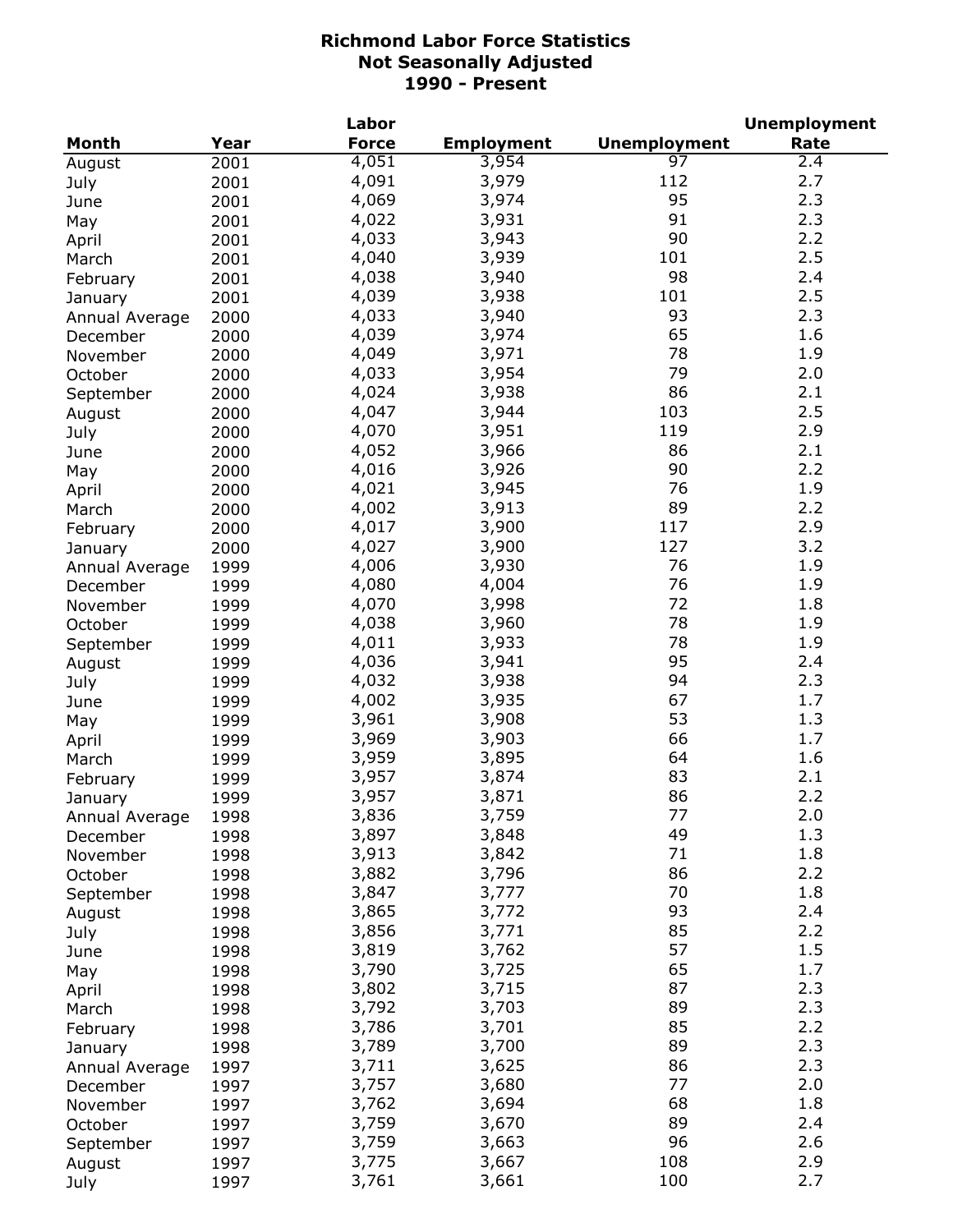|                |      | Labor        |                   | <b>Unemployment</b> |      |  |
|----------------|------|--------------|-------------------|---------------------|------|--|
| <b>Month</b>   | Year | <b>Force</b> | <b>Employment</b> | <b>Unemployment</b> | Rate |  |
| June           | 1997 | 3,718        | 3,636             | 82                  | 2.2  |  |
| May            | 1997 | 3,676        | 3,595             | 81                  | 2.2  |  |
| April          | 1997 | 3,660        | 3,585             | 75                  | 2.0  |  |
| March          | 1997 | 3,654        | 3,567             | 87                  | 2.4  |  |
| February       | 1997 | 3,617        | 3,542             | 75                  | 2.1  |  |
| January        | 1997 | 3,631        | 3,537             | 94                  | 2.6  |  |
| Annual Average | 1996 | 3,565        | 3,473             | 92                  | 2.6  |  |
| December       | 1996 | 3,627        | 3,536             | 91                  | 2.5  |  |
|                | 1996 | 3,631        | 3,547             | 84                  | 2.3  |  |
| November       |      | 3,603        | 3,530             | 73                  | 2.0  |  |
| October        | 1996 | 3,565        |                   | 60                  | 1.7  |  |
| September      | 1996 |              | 3,505             | 92                  |      |  |
| August         | 1996 | 3,594        | 3,502             |                     | 2.6  |  |
| July           | 1996 | 3,602        | 3,488             | 114                 | 3.2  |  |
| June           | 1996 | 3,573        | 3,491             | 82                  | 2.3  |  |
| May            | 1996 | 3,538        | 3,448             | 90                  | 2.5  |  |
| April          | 1996 | 3,511        | 3,429             | 82                  | 2.3  |  |
| March          | 1996 | 3,517        | 3,418             | 99                  | 2.8  |  |
| February       | 1996 | 3,505        | 3,402             | 103                 | 2.9  |  |
| January        | 1996 | 3,514        | 3,377             | 137                 | 3.9  |  |
| Annual Average | 1995 | 3,391        | 3,290             | 101                 | 3.0  |  |
| December       | 1995 | 3,425        | 3,345             | 80                  | 2.3  |  |
| November       | 1995 | 3,443        | 3,353             | 90                  | 2.6  |  |
| October        | 1995 | 3,416        | 3,329             | 87                  | 2.5  |  |
| September      | 1995 | 3,411        | 3,302             | 109                 | 3.2  |  |
| August         | 1995 | 3,440        | 3,310             | 130                 | 3.8  |  |
| July           | 1995 | 3,402        | 3,295             | 107                 | 3.1  |  |
| June           | 1995 | 3,377        | 3,288             | 89                  | 2.6  |  |
| May            | 1995 | 3,343        | 3,246             | 97                  | 2.9  |  |
| April          | 1995 | 3,351        | 3,253             | 98                  | 2.9  |  |
| March          | 1995 | 3,359        | 3,249             | 110                 | 3.3  |  |
| February       | 1995 | 3,369        | 3,257             | 112                 | 3.3  |  |
|                | 1995 | 3,353        | 3,251             | 102                 | 3.0  |  |
| January        |      | 3,139        | 3,031             | 108                 | 3.4  |  |
| Annual Average | 1994 |              | 3,057             | 85                  | 2.7  |  |
| December       | 1994 | 3,142        |                   |                     |      |  |
| November       | 1994 | 3,162        | 3,071             | 91                  | 2.9  |  |
| October        | 1994 | 3,149        | 3,052             | 97                  | 3.1  |  |
| September      | 1994 | 3,162        | 3,028             | 134                 | 4.2  |  |
| August         | 1994 | 3,190        | 3,049             | 141                 | 4.4  |  |
| July           | 1994 | 3,154        | 3,038             | 116                 | 3.7  |  |
| June           | 1994 | 3,138        | 3,045             | 93                  | 3.0  |  |
| May            | 1994 | 3,100        | 3,015             | 85                  | 2.7  |  |
| April          | 1994 | 3,103        | 3,002             | 101                 | 3.3  |  |
| March          | 1994 | 3,110        | 2,995             | 115                 | 3.7  |  |
| February       | 1994 | 3,117        | 3,011             | 106                 | 3.4  |  |
| January        | 1994 | 3,135        | 3,005             | 130                 | 4.1  |  |
| Annual Average | 1993 | 3,046        | 2,940             | 106                 | 3.5  |  |
| December       | 1993 | 3,052        | 2,957             | 95                  | 3.1  |  |
| November       | 1993 | 3,055        | 2,963             | 92                  | 3.0  |  |
| October        | 1993 | 3,032        | 2,948             | 84                  | 2.8  |  |
| September      | 1993 | 3,021        | 2,944             | 77                  | 2.5  |  |
| August         | 1993 | 3,098        | 2,975             | 123                 | 4.0  |  |
| July           | 1993 | 3,104        | 2,975             | 129                 | 4.2  |  |
| June           | 1993 | 3,085        | 2,971             | 114                 | 3.7  |  |
| May            | 1993 | 3,047        | 2,933             | 114                 | 3.7  |  |